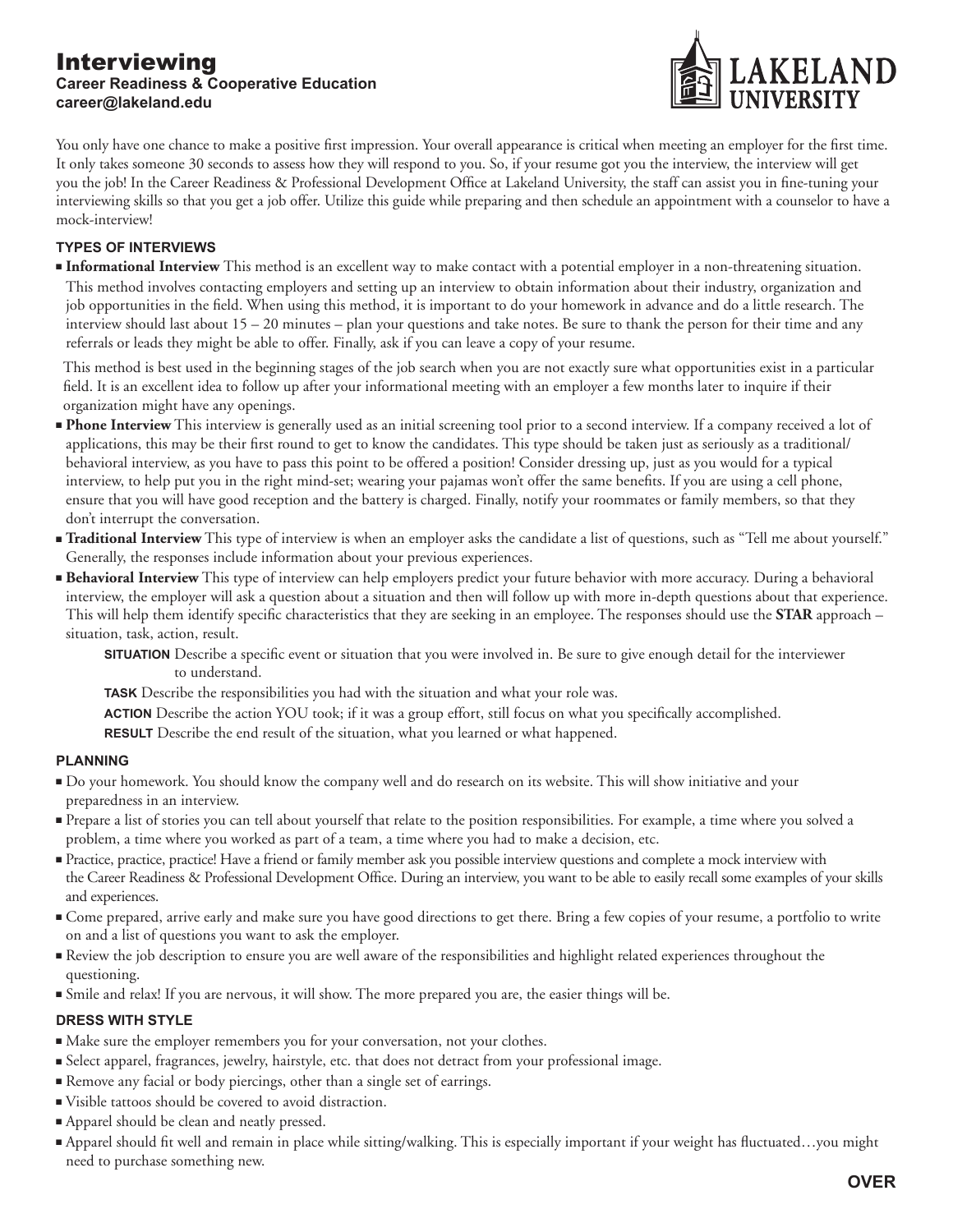# Interviewing

# **Career Readiness & Cooperative Education**

**Lauer Center ■ career@lakeland.edu** 

<sup>n</sup> Less is more. Keep your look simple until you become accustomed to the specific work environment dress.

#### **TIPS FOR MEN**

- <sup>n</sup> Wear a dark, conservative suit in black, navy, or dark gray with a long-sleeve dress shirt in a solid color.
- <sup>n</sup> Wear a tie in a solid color or a simple pattern.
- <sup>n</sup> Shoes should be clean and polished and match the suit well.
- <sup>n</sup> Clothing should fit appropriately not too tight that it will pull in the jacket or too loose that it hangs on the body.
- <sup>n</sup> Limit the amount of cologne you use too much will be overpowering and distract the employer.
- $\blacksquare$  Wear minimal jewelry a watch or ring would be acceptable.

#### **TIPS FOR WOMEN**

- <sup>n</sup> Select a skirted suit, traditionally knee-length, or pantsuit. Choose colors that are classic, such as black, navy or dark gray.
- <sup>n</sup> Select blouses/sweaters that provide visual interest.
- <sup>n</sup> Avoid transparent, tightly fitted, or low necklines.
- <sup>n</sup> Perfume should never be strong when in doubt, do not wear any.
- <sup>n</sup> Use natural-looking make-up and clear nail polish.
- <sup>n</sup> Do not carry a purse and briefcase only use one or the other.
- <sup>n</sup> Wear flat shoes or low pumps that are comfortable to walk in. You don't want to be caught off-guard if you are given a tour of the company. Avoid open-toed shoes.
- $\blacksquare$  Add simple accessories to express your personality.

#### **ON A TIGHT BUDGET?**

- <sup>n</sup> Plan ahead! If you are pressed for time, you may end up having to spend more time than you need/want to.
- <sup>n</sup> Purchase items that are versatile so that you can wear in multiple ways or mix and match tops/pants/skirts. Focus on classic, well-made separates.
- <sup>n</sup> Stick to colors that are neutral such as black, navy or dark gray.
- <sup>n</sup> Invest in season-less fabrics that travel well, such as a blend of cotton and rayon.
- <sup>n</sup> There are several local places that offer inexpensive clothing:
	- o Goodwill Greenwing Drive, Sheboygan 920-459-8600
	- <sup>m</sup> Nikki's Nex 2 New 1019 N. 9th St, Sheboygan 920-395-2442
	- <sup>m</sup> St. Vincent De Paul Society 4215 Wisconsin 42, Sheboygan 920-457-4844

#### **NON-VERBAL CUES**

- <sup>n</sup> Maintain and establish eye contact with an interviewer.
- $\blacksquare$  Maintain an erect posture with your shoulders back no slouching.
- <sup>n</sup> Maintain open body language do not fold/cross your hands as if you have something to hide.
- <sup>n</sup> Give a firm handshake when meeting for the first time.
- <sup>n</sup> Have a confident attitude and remain positive about your experiences. You must be able to sell yourself and your experiences in order to get the job!

#### **A FEW DO-NOTs…**

- Do not be late.
- <sup>n</sup> Do not lie about your experiences.
- <sup>n</sup> Do not discuss salary or benefits during the first interview.
- <sup>n</sup> Do not discuss politics, religion or other sensitive issues.
- Do not use slang or jargon.
- Do not wear strong scents or too much jewelry.

#### **SAMPLE OF INFORMATIONAL INTERVIEW QUESTIONS FOR AN EMPLOYER**

- <sup>n</sup> Tell me about a typical day in your office. What are your responsibilities?
- <sup>n</sup> What type of education and training did you complete for this position?
- <sup>n</sup> What was your career path to this position?
- <sup>n</sup> What type of skills or personal characteristics would be important for this type of position?
- <sup>n</sup> What types of advancement opportunities exist in this field?